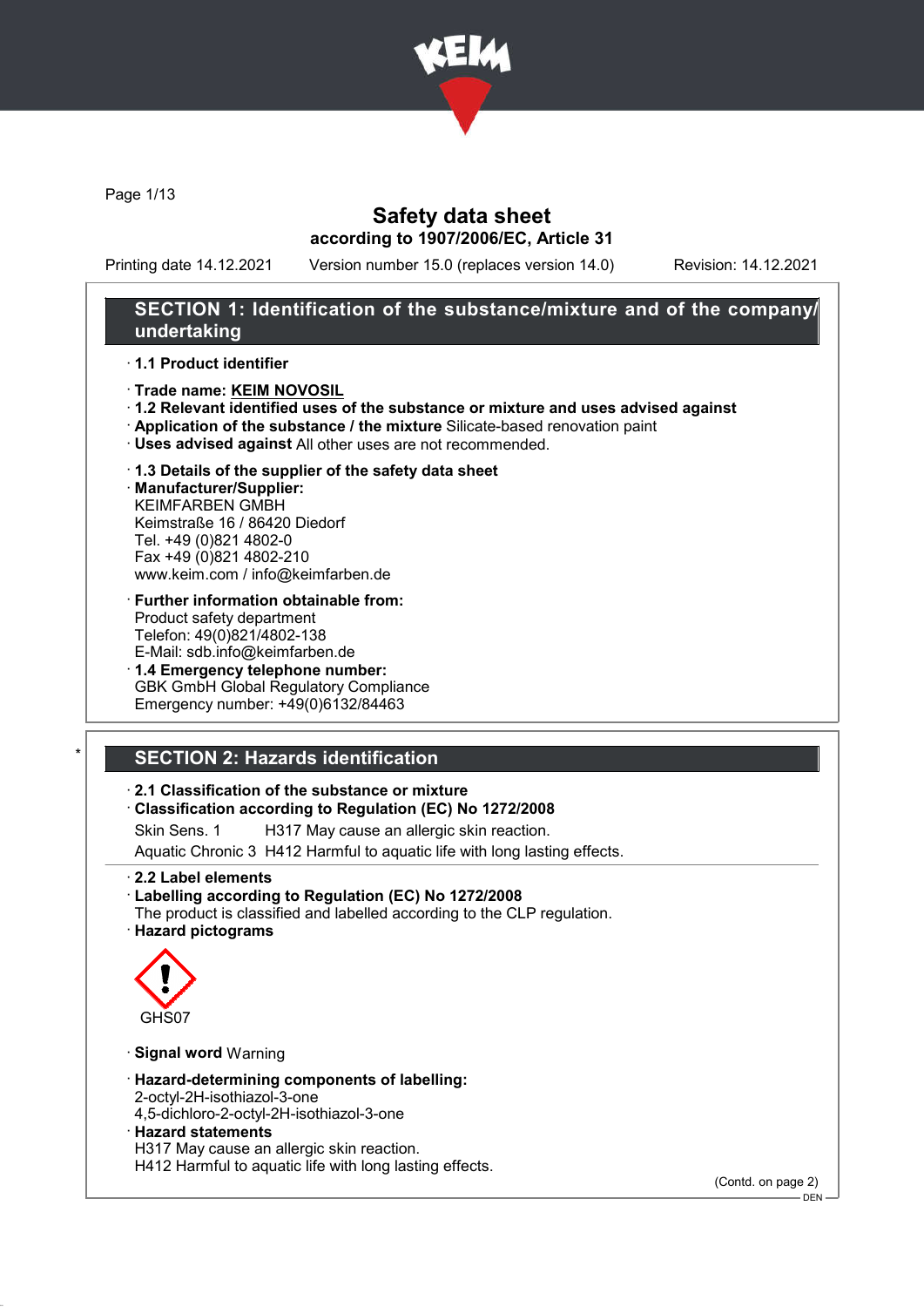

Page 2/13

# Safety data sheet according to 1907/2006/EC, Article 31

Printing date 14.12.2021 Version number 15.0 (replaces version 14.0) Revision: 14.12.2021

(Contd. of page 1)

#### Trade name: KEIM NOVOSIL

### · Precautionary statements

- P102 Keep out of reach of children.<br>P261 Avoid breathing mist/vapours/
- 
- P261 Avoid breathing mist/vapours/spray.<br>P280 Wear protective gloves / protective of Wear protective gloves / protective clothing.
- P273 Avoid release to the environment.
- P302+P352 IF ON SKIN: Wash with plenty of soap and water.
- P333+P313 If skin irritation or rash occurs: Get medical advice/attention.
- P362+P364 Take off contaminated clothing and wash it before reuse.<br>P501 Dispose of contents/container in accordance with regiona
- Dispose of contents/container in accordance with regional/national regulations.

#### · Additional information:

EUH211 Warning! Hazardous respirable droplets may be formed when sprayed. Do not breathe spray or mist.

- · 2.3 Other hazards Alkaline product. Avoid contact with skin and eyes.
- · Results of PBT and vPvB assessment
- · PBT: Not applicable
- · vPvB: Not applicable

### SECTION 3: Composition/information on ingredients

### · 3.2 Mixtures

#### Description:

 $\sqrt{2}$ 

Silicate-based paint for outdoor use, with light resistant, inorganic pigments and mineral fillers.

|  |  |  | · Dangerous components: |
|--|--|--|-------------------------|
|--|--|--|-------------------------|

| CAS: 13463-67-7<br>EINECS: 236-675-5<br>Index number: 022-006-00-2<br>Reg.nr.: 01-2119486799-10-<br><b>XXXX</b> | titanium dioxide [in powder form containing 1<br>% or more of particles with aerodynamic<br>diameter $\leq 10$ µm]<br>Carc. 2, H351                                                                                                                | < 15%              |
|-----------------------------------------------------------------------------------------------------------------|----------------------------------------------------------------------------------------------------------------------------------------------------------------------------------------------------------------------------------------------------|--------------------|
| CAS: 1312-76-1<br>EINECS: 215-199-1<br>Reg.nr.: 01-2119456888-17-<br><b>XXXX</b>                                | Silicic acid, potassium salt<br>$\Diamond$ Skin Irrit. 2, H315; Eye Irrit. 2, H319; STOT<br>SE 3, H335<br>Specific concentration limits:<br>Skin Irrit. 2; H315: $C \ge 40$ %<br>Eye Irrit. 2; H319: $C \ge 40$ %<br>STOT SE 3; H335: $C \ge 40$ % | $< 2.5\%$          |
|                                                                                                                 |                                                                                                                                                                                                                                                    | (Contd. on page 3) |
|                                                                                                                 |                                                                                                                                                                                                                                                    | $DEN -$            |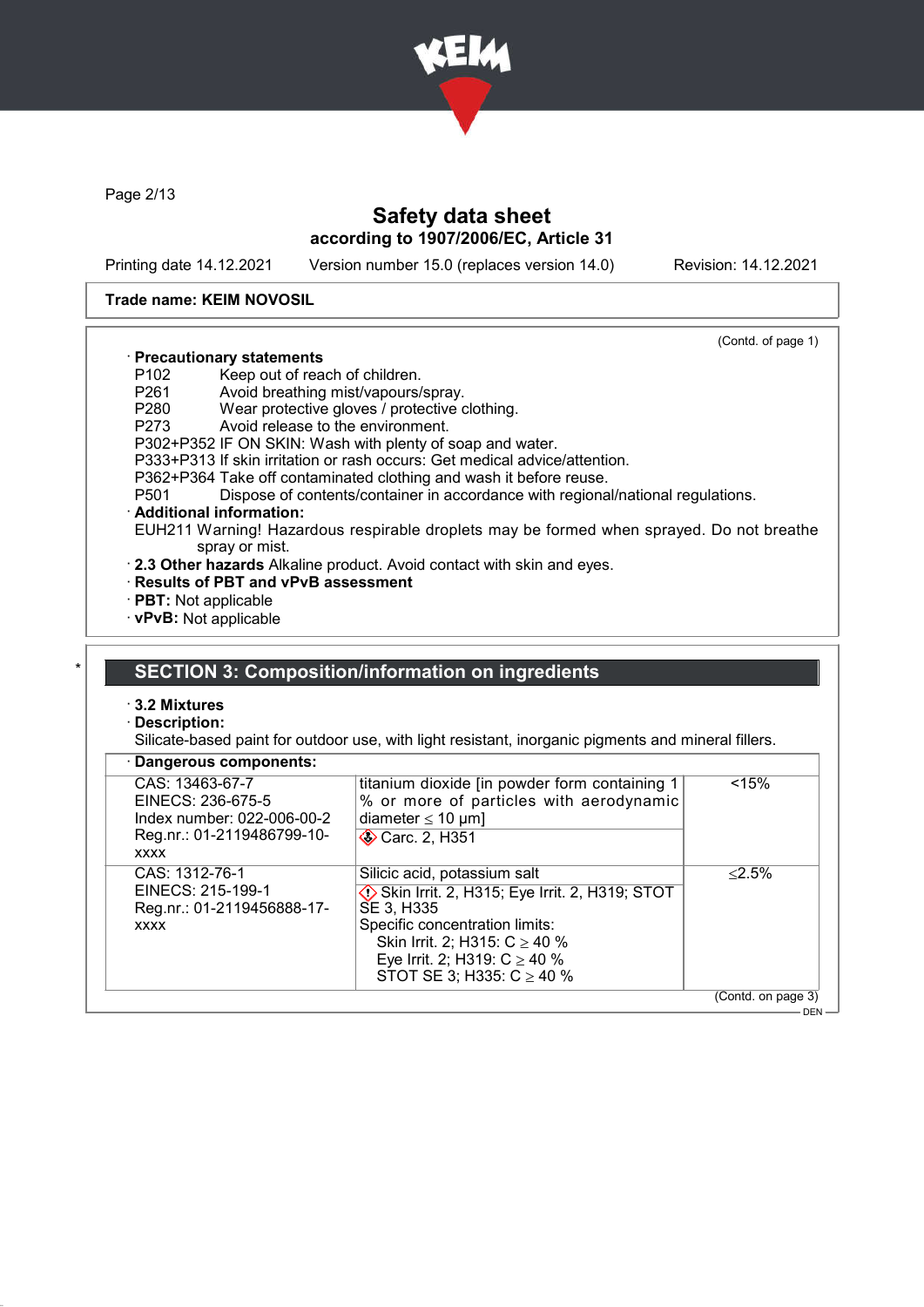

Page 3/13

# Safety data sheet according to 1907/2006/EC, Article 31

Printing date 14.12.2021 Version number 15.0 (replaces version 14.0) Revision: 14.12.2021

### Trade name: KEIM NOVOSIL

|                            |                                                                        | (Contd. of page 2)  |
|----------------------------|------------------------------------------------------------------------|---------------------|
| CAS: 26530-20-1            | 2-octyl-2H-isothiazol-3-one                                            | $>0.0025 - 0.025\%$ |
| EINECS: 247-761-7          | Acute Tox. 3, H301; Acute Tox. 3, H311;                                |                     |
| Index number: 613-112-00-5 | Acute Tox. 2, H330; Skin Corr. 1, H314;                                |                     |
|                            | Eye Dam. 1, H318; $\circledast$ Aquatic Acute 1, H400                  |                     |
|                            | (M=100); Aquatic Chronic 1, H410 (M=100);                              |                     |
|                            | Skin Sens. 1A, H317, EUH071                                            |                     |
|                            | Specific concentration limit:<br>Skin Sens. 1A; H317: $C \ge 0.0015$ % |                     |
|                            |                                                                        |                     |
| CAS: 64359-81-5            | 4,5-dichloro-2-octyl-2H-isothiazol-3-one                               | $< 0.01\%$          |
| EINECS: 264-843-8          | → Acute Tox. 2, H330; → Skin Corr. 1, H314;                            |                     |
| Index number: 613-335-00-8 | Eye Dam. 1, H318; $\otimes$ Aquatic Acute 1, H400                      |                     |
|                            | (M=100); Aquatic Chronic 1, H410 (M=100);                              |                     |
|                            | «↑ Acute Tox. 4, H302; Skin Sens. 1A, H317,<br>EUH071                  |                     |
|                            | Specific concentration limits:                                         |                     |
|                            | Skin Irrit. 2; H315: $C \ge 0.025$ %                                   |                     |
|                            | Eye Irrit. 2; H319: $C \ge 0.025$ %                                    |                     |
|                            | Skin Sens. 1A; H317: $C \ge 0.0015$ %                                  |                     |
|                            |                                                                        |                     |

· Additional information: For the wording of the listed hazard phrases refer to section 16.

# SECTION 4: First aid measures

#### · 4.1 Description of first aid measures

### · General information:

With appearance of symptoms or in cases of doubt seek medical advice .

When seeing the doctor we suggest to present this safety data sheet.

- · After inhalation: Supply fresh air; consult doctor in case of complaints.
- · After skin contact:

Immediately wash with water and soap and rinse thoroughly.

Do not use solvents or thinners.

If skin irritation continues, consult a doctor.

· After eye contact:

Rinse opened eye for several minutes under running water. Then consult a doctor. · After swallowing:

Rinse mouth and throat well with water.

Do not induce vomiting; call for medical help immediately.

- · 4.2 Most important symptoms and effects, both acute and delayed No further relevant information available.
- · 4.3 Indication of any immediate medical attention and special treatment needed No further relevant information available.

# SECTION 5: Firefighting measures

- · 5.1 Extinguishing media
- · Suitable extinguishing agents:

Product itself does not burn. Co-ordinate fire-fighting measures to the fire surroundings.

(Contd. on page 4)

DEN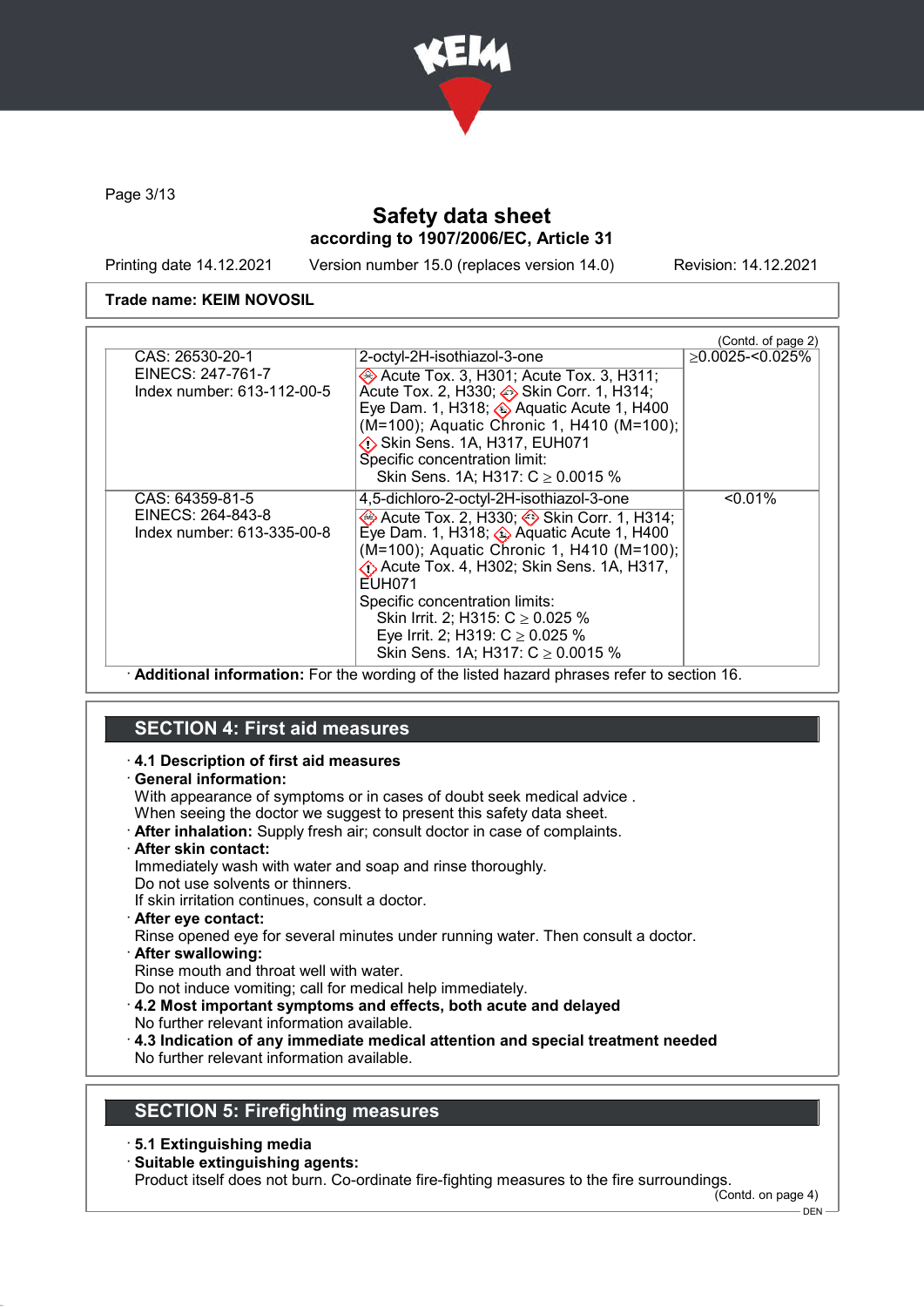

Page 4/13

### Safety data sheet according to 1907/2006/EC, Article 31

Printing date 14.12.2021 Version number 15.0 (replaces version 14.0) Revision: 14.12.2021

#### Trade name: KEIM NOVOSIL



Information about fire - and explosion protection: The product is not flammable. No special measures required.

(Contd. on page 5)

DEN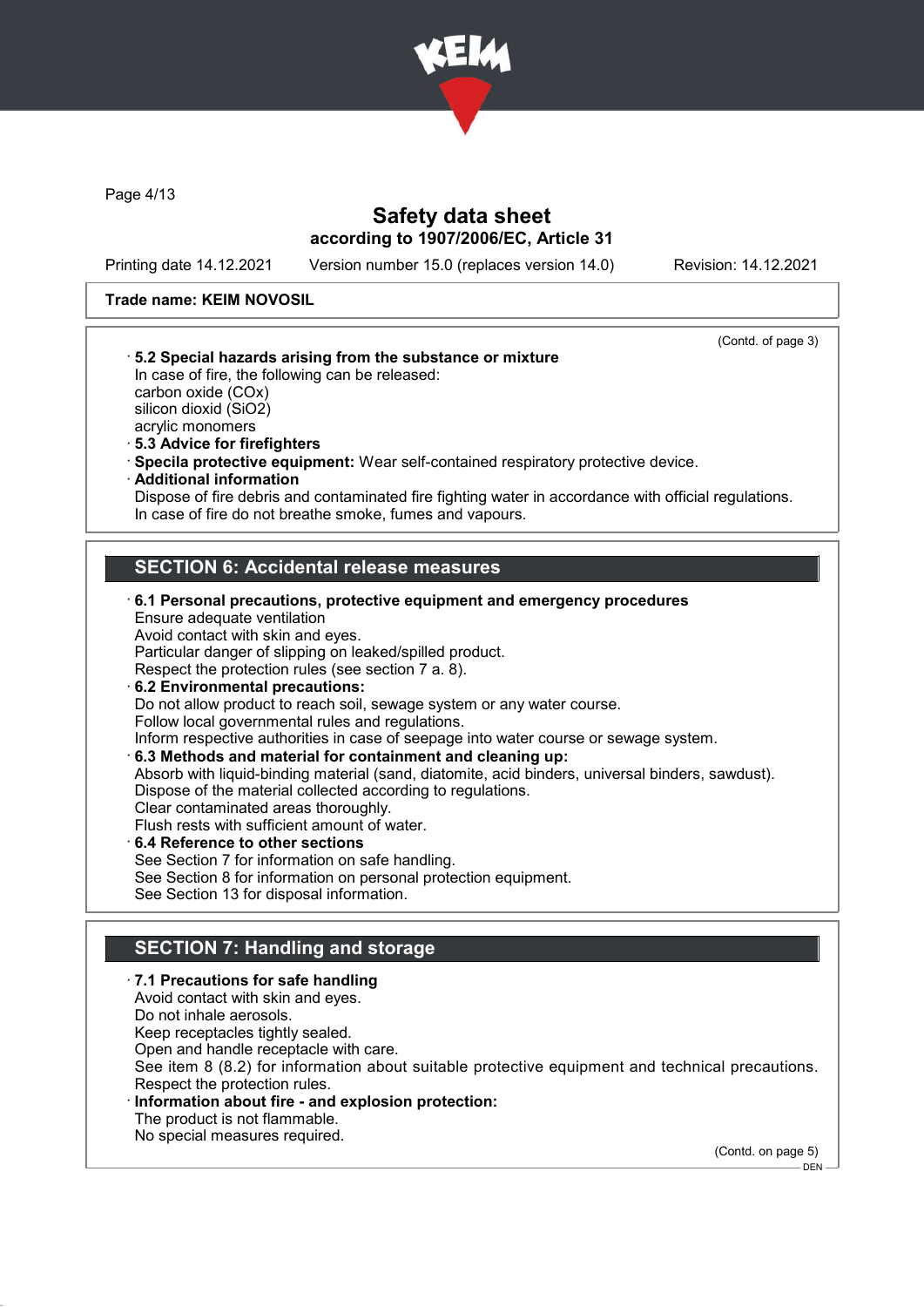

Page 5/13

# Safety data sheet according to 1907/2006/EC, Article 31

Printing date 14.12.2021 Version number 15.0 (replaces version 14.0) Revision: 14.12.2021

### Trade name: KEIM NOVOSIL

Natural rubber, NR

 $-$  DEN  $-$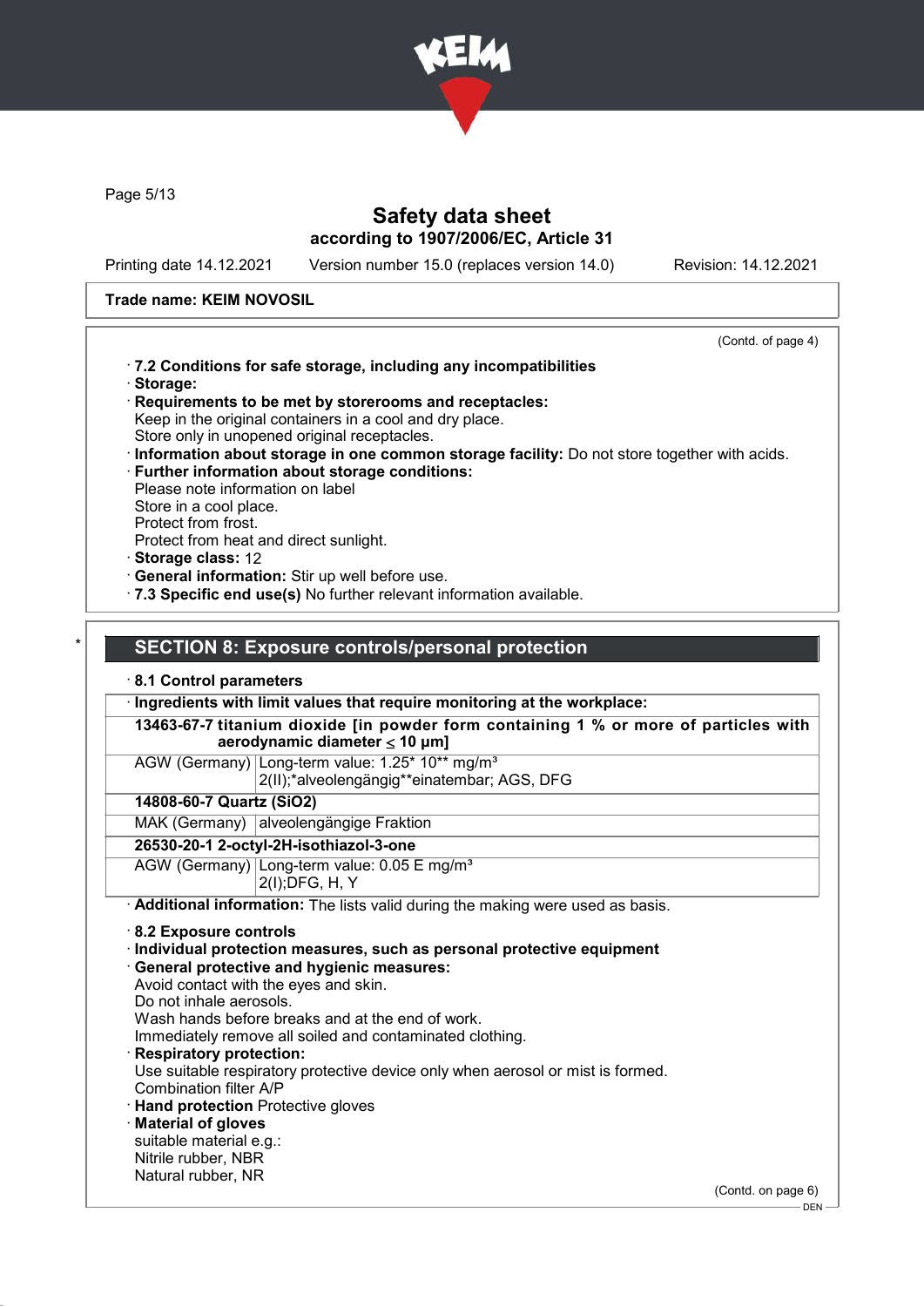

Page 6/13

### Safety data sheet according to 1907/2006/EC, Article 31

Printing date 14.12.2021 Version number 15.0 (replaces version 14.0) Revision: 14.12.2021

(Contd. of page 5)

#### Trade name: KEIM NOVOSIL

### PVC gloves

Recommended thickness of the material:  $> 0.5$  mm

The selection of the suitable gloves does not only depend on the material, but also on further marks of quality and varies from manufacturer to manufacturer. As the product is a preparation of several substances, the resistance of the glove material can not be calculated in advance and has therefore to be checked prior to the application.

Penetration time of glove material Value for the permeation: level  $\geq 6$  (480 min) The determined penetration times according to EN 16523-1:2015 are not performed under practical conditions. Therefore a maximum wearing time, which corresponds to 50% of the penetration time, is recommended.

The exact break trough time has to be found out by the manufacturer of the protective gloves and has to be observed.

- **Eye/face protection Tightly sealed goggles**
- · Body protection:

Protective work clothing

After contact with skin wash thoroughly with water and apply lotion.

· Environmental exposure controls See Section 12 and 6.2 No further relevant information available.

# SECTION 9: Physical and chemical properties

| 9.1 Information on basic physical and chemical properties<br><b>General Information</b> |                                    |                    |
|-----------------------------------------------------------------------------------------|------------------------------------|--------------------|
| · Physical state                                                                        | Fluid                              |                    |
| · Colour:                                                                               | Different, according to colouring. |                    |
| · Odour:                                                                                | Characteristic                     |                    |
| ⋅ Odour threshold:                                                                      | Not determined                     |                    |
| · Melting point/freezing point:                                                         | Not determined                     |                    |
| <b>Boiling point or initial boiling point and</b>                                       |                                    |                    |
| boiling range                                                                           | >100 °C                            |                    |
| · Flammability                                                                          | Not applicable                     |                    |
| · Lower and upper explosion limit                                                       |                                    |                    |
| · Lower:                                                                                | Not applicable                     |                    |
| · Upper:                                                                                | Not applicable                     |                    |
| · Flash point:                                                                          | Not applicable                     |                    |
| · Auto-ignition temperature:                                                            | Product is not selfigniting.       |                    |
| · Decomposition temperature:                                                            | Not determined                     |                    |
| $\cdot$ pH at 20 $\degree$ C                                                            | $~11*$                             |                    |
| · Viscosity:                                                                            |                                    |                    |
| <b>Kinematic viscosity</b>                                                              | Not determined                     |                    |
| Dynamic at 20 °C:                                                                       | 1000-1400* mPas                    |                    |
| · Solubility                                                                            |                                    |                    |
| $\cdot$ water:                                                                          | Fully miscible                     |                    |
|                                                                                         |                                    | (Contd. on page 7) |
|                                                                                         |                                    | <b>DEN</b>         |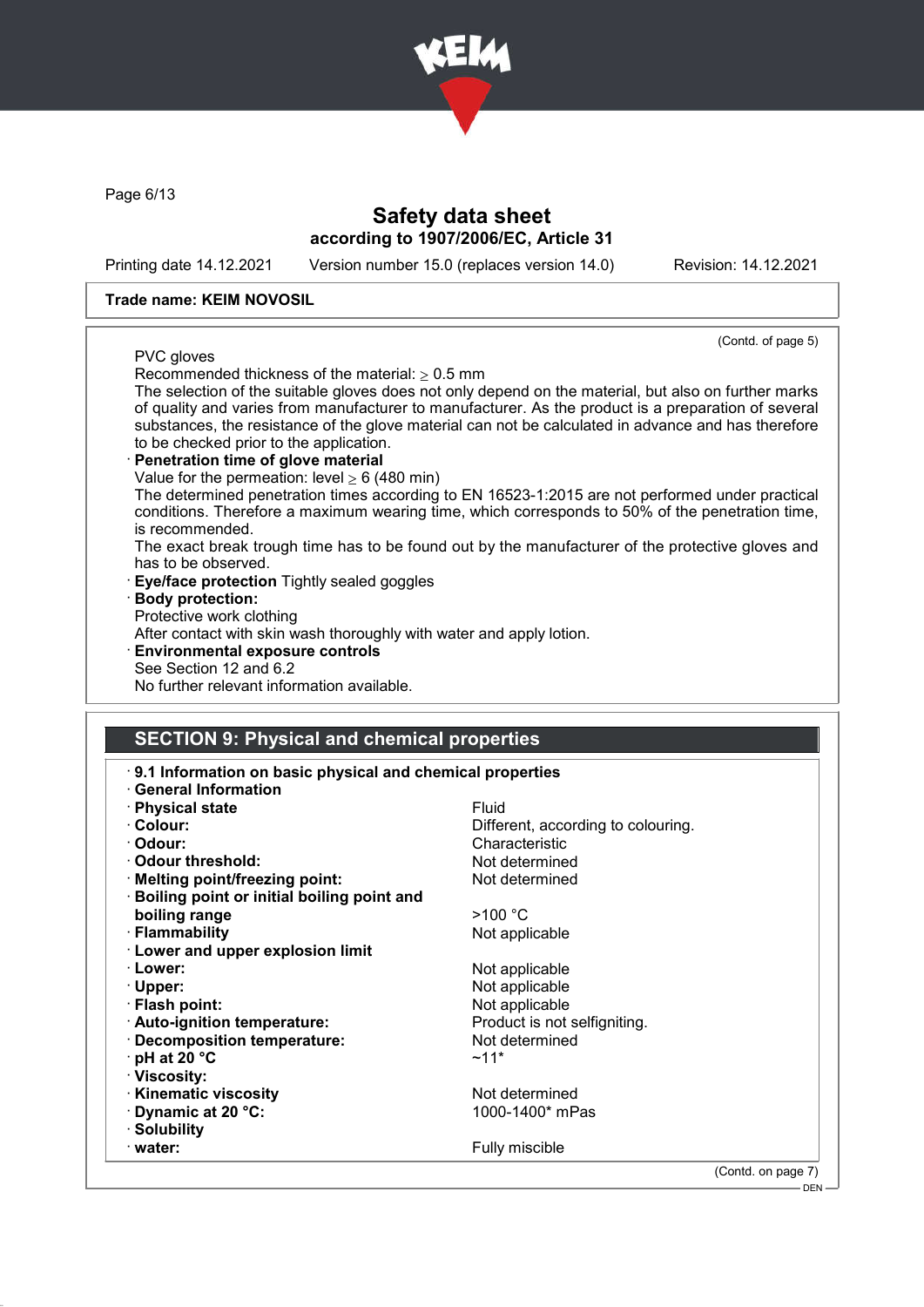

Page 7/13

# Safety data sheet according to 1907/2006/EC, Article 31

Printing date 14.12.2021 Version number 15.0 (replaces version 14.0) Revision: 14.12.2021

#### Trade name: KEIM NOVOSIL

|                                                               | (Contd. of page 6)                                                              |
|---------------------------------------------------------------|---------------------------------------------------------------------------------|
| · Partition coefficient n-octanol/water (log                  |                                                                                 |
| value)                                                        | Not applicable                                                                  |
| · Vapour pressure at 20 °C:                                   | $~23$ hPa                                                                       |
| Density and/or relative density                               |                                                                                 |
| · Density at 20 °C:                                           | 1.5-1.7* $g/cm^{3}$                                                             |
| · Relative density                                            | Not determined                                                                  |
| · Vapour density                                              | Not applicable                                                                  |
| · 9.2 Other information                                       | * The values are for freshly produced material<br>and may change with the time. |
| · Appearance:                                                 |                                                                                 |
| $\cdot$ Form:                                                 | Pasty                                                                           |
| · Important information on protection of health               |                                                                                 |
| and environment, and on safety.                               |                                                                                 |
| · Ignition temperature:                                       | Not determined                                                                  |
| <b>Explosive properties:</b>                                  | Product does not present an explosion hazard.                                   |
| Change in condition                                           |                                                                                 |
| · Softening point/range                                       |                                                                                 |
| Oxidising properties:                                         | Not applicable                                                                  |
| <b>Evaporation rate</b>                                       | Not applicable.                                                                 |
| · Information with regard to physical hazard<br>classes       |                                                                                 |
| · Explosives                                                  | Void                                                                            |
| · Flammable gases<br>· Aerosols                               | Void<br>Void                                                                    |
|                                                               |                                                                                 |
| · Oxidising gases                                             | Void                                                                            |
| · Gases under pressure                                        | Void                                                                            |
| · Flammable liquids<br>· Flammable solids                     | Void                                                                            |
|                                                               | Void<br>Void                                                                    |
| · Self-reactive substances and mixtures                       |                                                                                 |
| · Pyrophoric liquids                                          | Void<br>Void                                                                    |
| · Pyrophoric solids<br>· Self-heating substances and mixtures | Void                                                                            |
| · Substances and mixtures, which emit                         |                                                                                 |
| flammable gases in contact with water                         | Void                                                                            |
| · Oxidising liquids                                           | Void                                                                            |
| · Oxidising solids                                            | Void                                                                            |
| · Organic peroxides                                           | Void                                                                            |
| Corrosive to metals                                           | Void                                                                            |
| <b>Desensitised explosives</b>                                | Void                                                                            |
|                                                               |                                                                                 |

# SECTION 10: Stability and reactivity

· 10.1 Reactivity No further relevant information available.

· 10.2 Chemical stability Stable under normal conditions of storage and use.

(Contd. on page 8)

DEN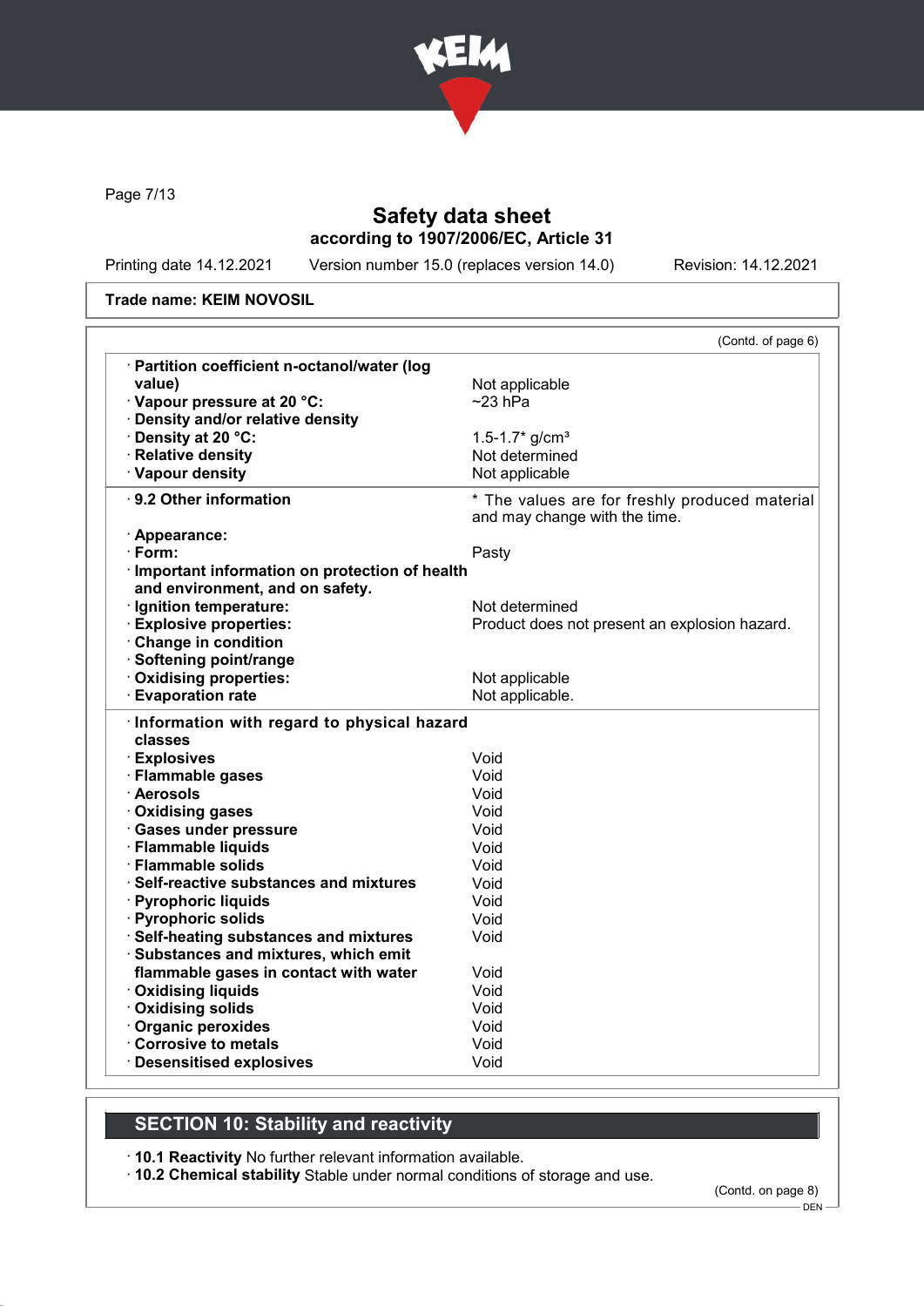

Page 8/13

# Safety data sheet according to 1907/2006/EC, Article 31

Printing date 14.12.2021 Version number 15.0 (replaces version 14.0) Revision: 14.12.2021

### Trade name: KEIM NOVOSIL

| . Thermal decomposition / conditions to be avoided:<br>No decomposition if used according to specifications.<br>. 10.3 Possibility of hazardous reactions No dangerous reactions known.<br>$\cdot$ 10.4 Conditions to avoid No further relevant information available.<br>10.5 Incompatible materials:<br>Acids<br><b>Metals</b><br>10.6 Hazardous decomposition products:<br>In case of fire, the following can be released:<br>Carbon oxides (COx)<br>silicon dioxid (SiO2)<br>acrylic monomers<br>No hazardous decomposition products if stored and handled as prescribed. | (Contd. of page 7) |
|-------------------------------------------------------------------------------------------------------------------------------------------------------------------------------------------------------------------------------------------------------------------------------------------------------------------------------------------------------------------------------------------------------------------------------------------------------------------------------------------------------------------------------------------------------------------------------|--------------------|
|                                                                                                                                                                                                                                                                                                                                                                                                                                                                                                                                                                               |                    |
|                                                                                                                                                                                                                                                                                                                                                                                                                                                                                                                                                                               |                    |

# **SECTION 11: Toxicological information**

#### · 11.1 Information on hazard classes as defined in Regulation (EC) No 1272/2008 · Acute toxicity Based on available data, the classification criteria are not met.

| 13463-67-7 titanium dioxide [in powder form containing 1 % or more of particles with<br>aerodynamic diameter $\leq 10 \mu m$ ]                                   |              |                                        |  |
|------------------------------------------------------------------------------------------------------------------------------------------------------------------|--------------|----------------------------------------|--|
| Inhalative $ ATE \text{ mix } (4h)  > 5 \text{ mg/l } (inhalative)$                                                                                              |              |                                        |  |
|                                                                                                                                                                  | ATE mix      | $>2,000$ mg/kg (dermal)                |  |
|                                                                                                                                                                  |              | $>2,000$ mg/kg (orally)                |  |
|                                                                                                                                                                  | <b>NOAEL</b> | 3,500 mg/kg /Oral (rat) (90d)          |  |
|                                                                                                                                                                  |              | 26530-20-1 2-octyl-2H-isothiazol-3-one |  |
| LD <sub>50</sub><br>125 mg/kg (ATE)<br>Oral                                                                                                                      |              |                                        |  |
| 311 mg/kg (ATE)<br>LD50<br>Dermal                                                                                                                                |              |                                        |  |
| Inhalative   LC50/4 h<br>$0.27$ mg/l (ATE)                                                                                                                       |              |                                        |  |
| 64359-81-5 4,5-dichloro-2-octyl-2H-isothiazol-3-one                                                                                                              |              |                                        |  |
| 567 mg/kg (ATE)<br>Oral<br>LD50                                                                                                                                  |              |                                        |  |
| >2,000 mg/kg (ATE)<br>Dermal<br>LD50                                                                                                                             |              |                                        |  |
| Inhalative   LC50/4 h<br>$0.16$ mg/l (ATE)                                                                                                                       |              |                                        |  |
| · Skin corrosion/irritation                                                                                                                                      |              |                                        |  |
| Frequent or prolonged contact with the preparation may cause skin and eye irritation.                                                                            |              |                                        |  |
| Frequent persistent contact with the skin may cause skin irritation.<br>Serious eye damage/irritation In case of longer exposure, irritating effect is possible. |              |                                        |  |

- · during inhalation: Irritant effect possible.
- · during swallowing: Irritant effect possible
- · Respiratory or skin sensitisation
- Contains OIT, DCOIT. May produce an allergic reaction.
- OIT = 2-octyl-2H-isothiazol-3-one
- DCOIT = 4,5-dichloro-2-octyl-2H-isothiazol-3-one
- · Germ cell mutagenicity Based on available data, the classification criteria are not met.

(Contd. on page 9)

 $-$  DEN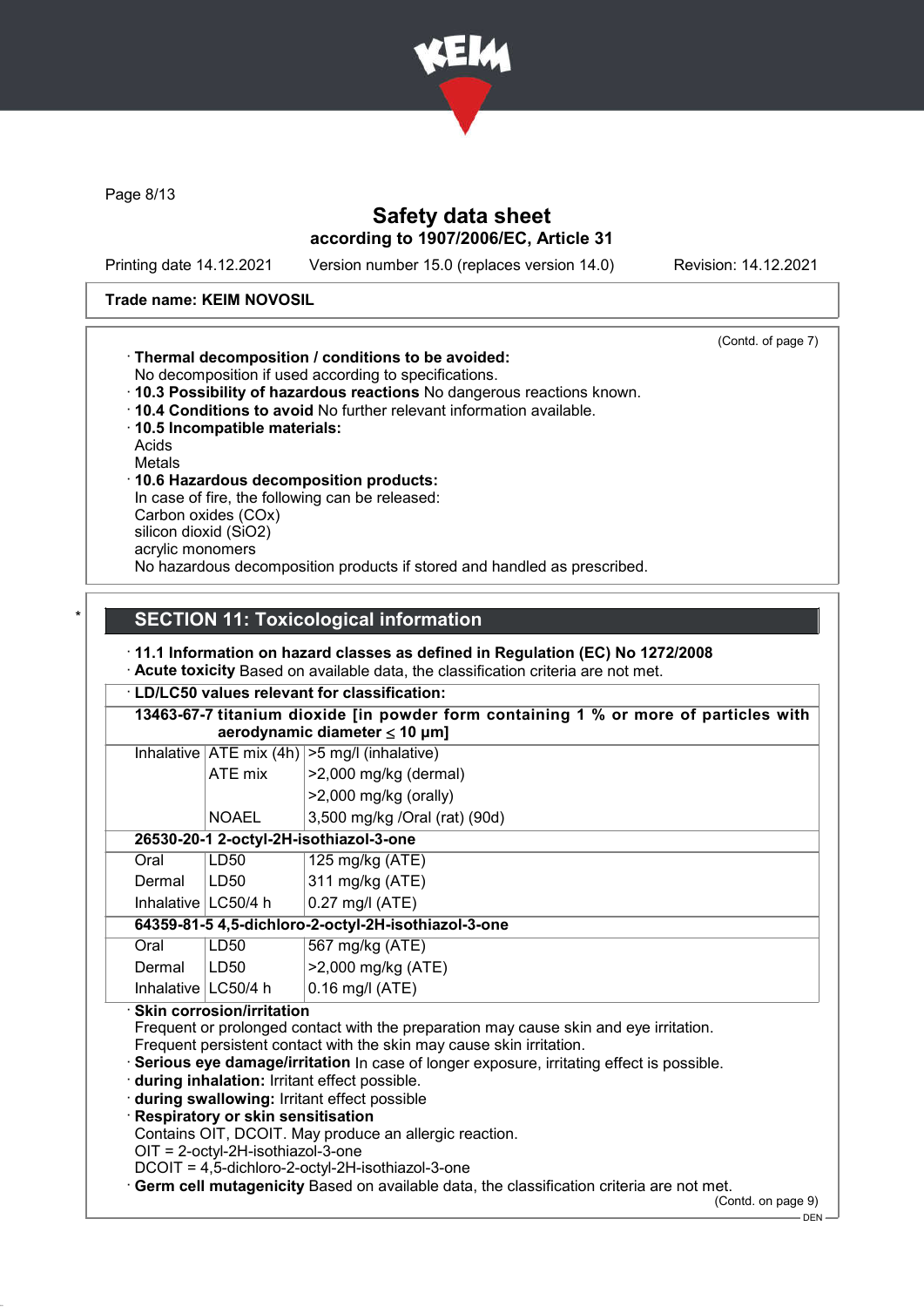

Page 9/13

### Safety data sheet according to 1907/2006/EC, Article 31

Printing date 14.12.2021 Version number 15.0 (replaces version 14.0) Revision: 14.12.2021

### Trade name: KEIM NOVOSIL

(Contd. of page 8)

- · Carcinogenicity Based on available data, the classification criteria are not met.
- · Reproductive toxicity Based on available data, the classification criteria are not met.
- · STOT-single exposure Based on available data, the classification criteria are not met.
- · STOT-repeated exposure Based on available data, the classification criteria are not met.
- · Aspiration hazard Based on available data, the classification criteria are not met.
- · Other information (about experimental toxicology):
- Experimental analysis are not available.

The product was not tested. The statements on toxicology have been derived from the properties of the individual components.

· Subacute to chronic toxicity:

### **Repeated dose toxicity**

13463-67-7 titanium dioxide [in powder form containing 1 % or more of particles with aerodynamic diameter  $\leq 10 \mu m$ ]

Inhalative NOAEC 10 mg/m<sup>3</sup> (rat) (90d)

· CMR effects (carcinogenity, mutagenicity and toxicity for reproduction) Not applicable

- · 11.2 Information on other hazards
- · Endocrine disrupting properties

None of the ingredients is listed.

# **SECTION 12: Ecological information**

- · 12.1 Toxicity
- · Aquatic toxicity:

Harmful to aquatic organisms.

May cause long-term adverse effects in the aquatic environment.

| 13463-67-7 titanium dioxide [in powder form containing 1 % or more of particles with |                                                  |  |  |
|--------------------------------------------------------------------------------------|--------------------------------------------------|--|--|
| aerodynamic diameter $\leq 10$ µm]                                                   |                                                  |  |  |
| <b>NOEC</b>                                                                          | $\geq$ 100,000 mg/kg (sediment fresh water)      |  |  |
| EC50                                                                                 | >100 mg/kg (Freshwater algae) (OECD 201)         |  |  |
| EC 50                                                                                | >10,000 mg/l (algae) (ISO 10253)                 |  |  |
| LC 50                                                                                | >10,000 mg/l (marine fish) (OECD 203)            |  |  |
|                                                                                      | >1,000 mg/l (freshwater fish) (EPA-540/9-85-006) |  |  |
|                                                                                      | >1,000 mg/l (daphnia) (OECD 202)                 |  |  |
|                                                                                      | 26530-20-1 2-octyl-2H-isothiazol-3-one           |  |  |
| <b>NOEC</b>                                                                          | 0.004 mg/l /72H (algae) (OECD 201)               |  |  |
|                                                                                      | 0.022 mg/l /28d (fish) (OECD 210)                |  |  |
|                                                                                      | 0.002 mg/l /21d (daphnia) (OECD 211)             |  |  |
| EC 20/30min   10.4 mg/l (sewage sludge) (Literatur)                                  |                                                  |  |  |
| EC 50/48h                                                                            | 0.42 mg/l (daphnia) (OECD 202)                   |  |  |
| EC 50/72 h                                                                           | 0.084 mg/l (algae) (OECD 201)                    |  |  |
| EC20/3h                                                                              | 7.3 mg/l (sewage sludge) (OECD 209)              |  |  |
|                                                                                      | (Contd. on page 10)                              |  |  |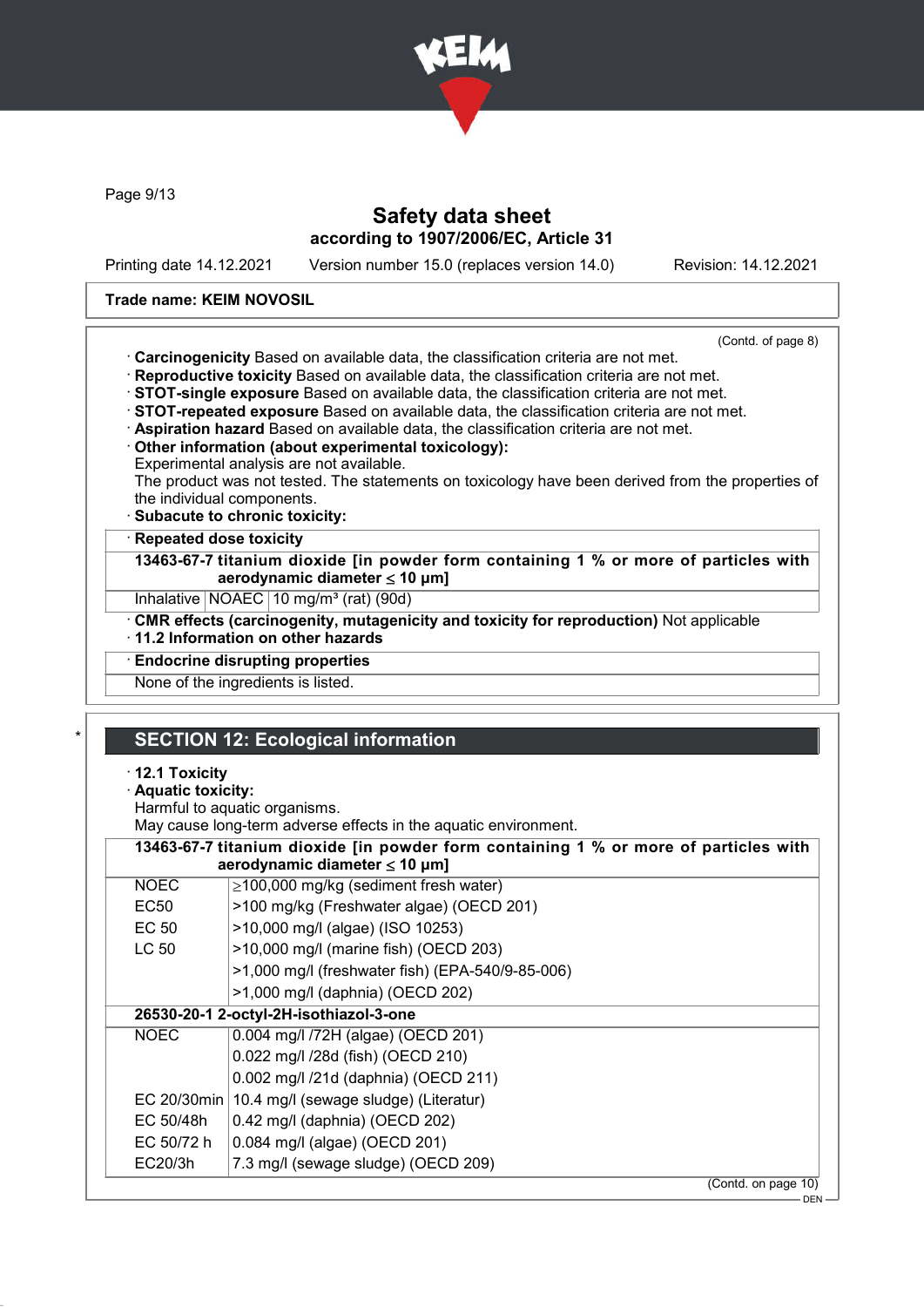

Page 10/13

# Safety data sheet according to 1907/2006/EC, Article 31

Printing date 14.12.2021 Version number 15.0 (replaces version 14.0) Revision: 14.12.2021

### Trade name: KEIM NOVOSIL

|                        | (Contd. of page 9)                                                                                                                                                                                             |  |
|------------------------|----------------------------------------------------------------------------------------------------------------------------------------------------------------------------------------------------------------|--|
| LC 50/96 h             | 0.036 mg/l (fish) (OECD 203)                                                                                                                                                                                   |  |
|                        | 64359-81-5 4,5-dichloro-2-octyl-2H-isothiazol-3-one                                                                                                                                                            |  |
| <b>NOEC</b>            | 0.015 mg/l (algae) (OECD 201)                                                                                                                                                                                  |  |
|                        | 0.00047 mg/l /28d (fish) (OECD 210)                                                                                                                                                                            |  |
|                        | 0.0004 mg/l /21d (daphnia) (OECD 211)                                                                                                                                                                          |  |
| EC 50/48h              | 0.0097 mg/l (daphnia) (OECD 202)                                                                                                                                                                               |  |
| EC 50/72 h             | 0.025 mg/l (algae) (OECD 201)                                                                                                                                                                                  |  |
| LC 50/96 h             | 0.0078 mg/l (fish) (OECD 203)                                                                                                                                                                                  |  |
|                        | · 12.2 Persistence and degradability No further relevant information available.<br>· 12.3 Bioaccumulative potential No further relevant information available.                                                 |  |
|                        | · Bioconcentration factor (BCF)                                                                                                                                                                                |  |
|                        | 64359-81-5   4,5-dichloro-2-octyl-2H-isothiazol-3-one   13                                                                                                                                                     |  |
|                        | . 12.4 Mobility in soil No further relevant information available.                                                                                                                                             |  |
|                        | 12.5 Results of PBT and vPvB assessment                                                                                                                                                                        |  |
| · PBT: Not applicable  |                                                                                                                                                                                                                |  |
| · vPvB: Not applicable |                                                                                                                                                                                                                |  |
|                        | 12.6 Endocrine disrupting properties<br>The product does not contain substances with endocrine disrupting properties.                                                                                          |  |
|                        | . 12.7 Other adverse effects No further relevant information available.                                                                                                                                        |  |
|                        | · Additional ecological information:                                                                                                                                                                           |  |
| · AOX-indication:      |                                                                                                                                                                                                                |  |
|                        | The product can take influence in small measure on the AOX-load of the waste water.<br>According to the formulation contains the following heavy metals and compounds from the<br>EU guideline NO. 2006/11/EC: |  |
| <b>General notes:</b>  | The product contains BaSO4, TiO2.                                                                                                                                                                              |  |
|                        | At present there are no ecotoxicological assessments.                                                                                                                                                          |  |
|                        | The statements on ecotoxicology have been derived from the properties of the individual                                                                                                                        |  |
| components.            |                                                                                                                                                                                                                |  |
|                        | Do not allow product to reach ground water, water course or sewage system.<br>Water hazard class 2 (German Regulation) (Self-assessment): hazardous for water                                                  |  |
|                        | <b>SECTION 13: Disposal considerations</b>                                                                                                                                                                     |  |
|                        | $\cdot$ 13.1 Waste treatment methods                                                                                                                                                                           |  |
| Recommendation         |                                                                                                                                                                                                                |  |
|                        | Must not be disposed with household garbage. Do not allow product to reach sewage system.<br>Disposal must be made according to official regulations.                                                          |  |
|                        | <b>European waste catalogue</b>                                                                                                                                                                                |  |
| 08 01 11*              | waste paint and varnish containing organic solvents or other hazardous substances                                                                                                                              |  |
|                        |                                                                                                                                                                                                                |  |
| · Uncleaned packaging: | Recommendation: Disposal must be made according to official regulations.<br>(Contd. on page 11)                                                                                                                |  |
|                        |                                                                                                                                                                                                                |  |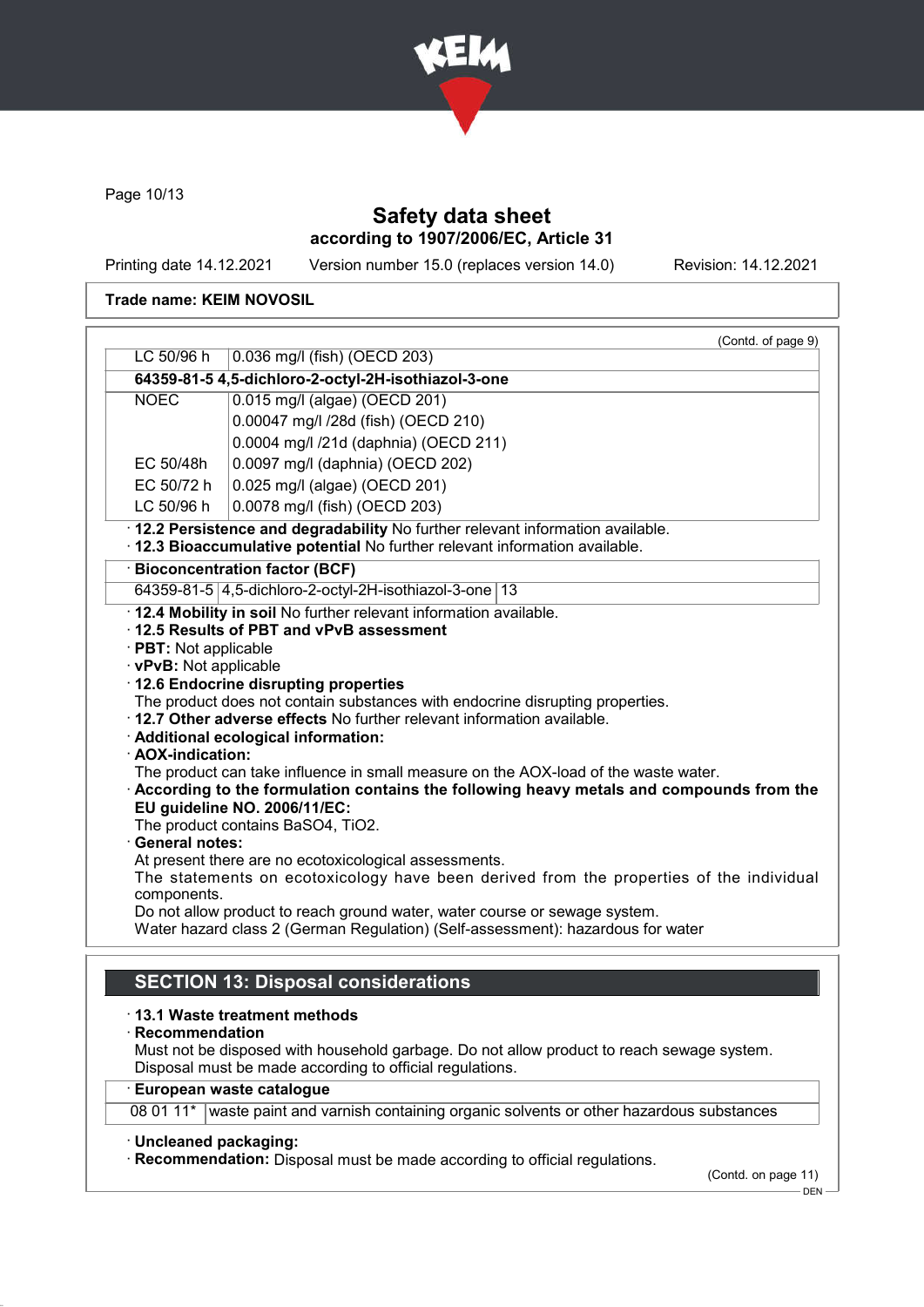

Page 11/13

# Safety data sheet according to 1907/2006/EC, Article 31

Printing date 14.12.2021 Version number 15.0 (replaces version 14.0) Revision: 14.12.2021

(Contd. of page 10)

Trade name: KEIM NOVOSIL

· Recommended cleansing agents: Water, if necessary with cleansing agents.

SECTION 14: Transport information · 14.1 UN number or ID number · ADR, IMDG, IATA Void · 14.2 UN proper shipping name **ADR, IMDG, IATA** Void · 14.3 Transport hazard class(es) · ADR, IMDG, IATA · Class Void · 14.4 Packing group · ADR, IMDG, IATA Void · 14.5 Environmental hazards: · Marine pollutant: No · 14.6 Special precautions for user Mot applicable · 14.7 Maritime transport in bulk according to IMO instruments Not applicable · Transport/Additional information: No dangerous good in sense of these transport regulations. · UN "Model Regulation": Void

# **SECTION 15: Regulatory information**

- · 15.1 Safety, health and environmental regulations/legislation specific for the substance or mixture
- · Labelling according to Regulation (EC) No 1272/2008 For information on labelling please refer to section 2 of this document.
- · Directive 2012/18/EU
- · Named dangerous substances ANNEX I None of the ingredients is listed.
- · LIST OF SUBSTANCES SUBJECT TO AUTHORISATION (ANNEX XIV)

None of the ingredients is listed.

· DIRECTIVE 2011/65/EU on the restriction of the use of certain hazardous substances in electrical and electronic equipment – Annex II

None of the ingredients is listed.

(Contd. on page 12)

 $-$  DEN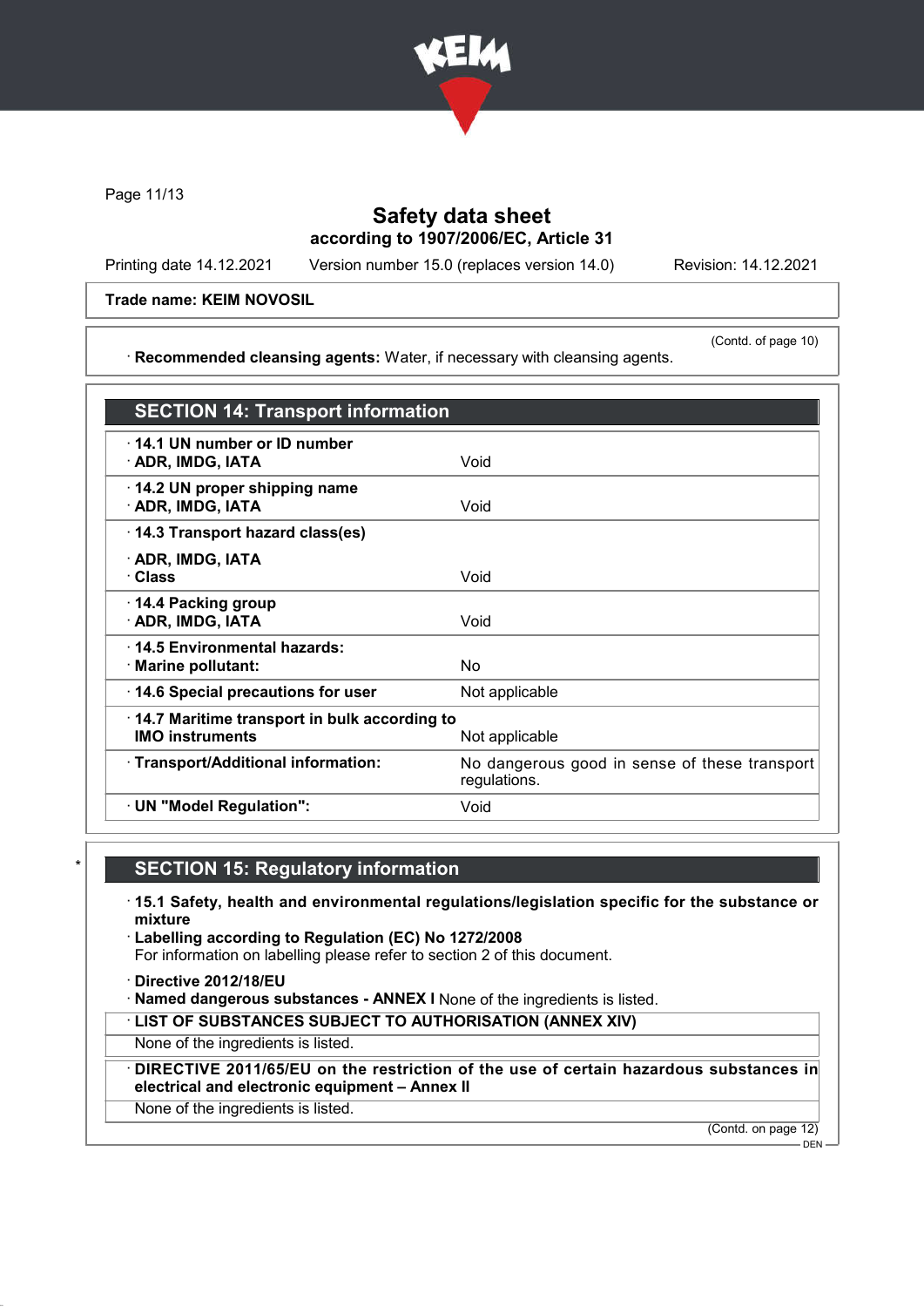

Page 12/13

### Safety data sheet according to 1907/2006/EC, Article 31

Printing date 14.12.2021 Version number 15.0 (replaces version 14.0) Revision: 14.12.2021

#### Trade name: KEIM NOVOSIL

### · REGULATION (EU) 2019/1148

(Contd. of page 11)

Annex I - RESTRICTED EXPLOSIVES PRECURSORS (Upper limit value for the purpose of licensing under Article 5(3))

None of the ingredients is listed.

### Annex II - REPORTABLE EXPLOSIVES PRECURSORS

None of the ingredients is listed.

Regulation (EC) No 273/2004 on drug precursors

None of the ingredients is listed.

Regulation (EC) No 111/2005 laying down rules for the monitoring of trade between the Community and third countries in drug precursors

None of the ingredients is listed.

· National regulations:

- · Waterhazard class: Water hazard class 2 (Self-assessment): hazardous for water.
- · Other regulations, limitations and prohibitive regulations
- · Please note:

TRGS 200 (Germany)

TRGS 500 (Germany)

TRGS 510 (Germany)

- TRGS 900 (Germany)
- · Substances of very high concern (SVHC) according to REACH, Article 57 Not applicable

· Product-Code/Giscode: BSW50

· 15.2 Chemical safety assessment: A Chemical Safety Assessment has not been carried out.

### SECTION 16: Other information

This information is based on our present knowledge. However, this shall not constitute a guarantee for any specific product features and shall not establish a legally valid contractual relationship.

# **Relevant phrases**<br>H301 Toxic if sy

- H301 Toxic if swallowed.<br>H302 Harmful if swallowe
- Harmful if swallowed.
- H311 Toxic in contact with skin.
- H314 Causes severe skin burns and eye damage.<br>H315 Causes skin irritation.
- Causes skin irritation.
- H317 May cause an allergic skin reaction.
- H318 Causes serious eye damage.
- H319 Causes serious eye irritation.
- H330 Fatal if inhaled.
- H335 May cause respiratory irritation.
- H351 Suspected of causing cancer.<br>H400 Very toxic to aquatic life.
- Very toxic to aquatic life.
- H410 Very toxic to aquatic life with long lasting effects.

EUH071 Corrosive to the respiratory tract.

· Department issuing SDS: KEIMFARBEN Germany, Product safety department

· Version number of previous version: 14.0

(Contd. on page 13)